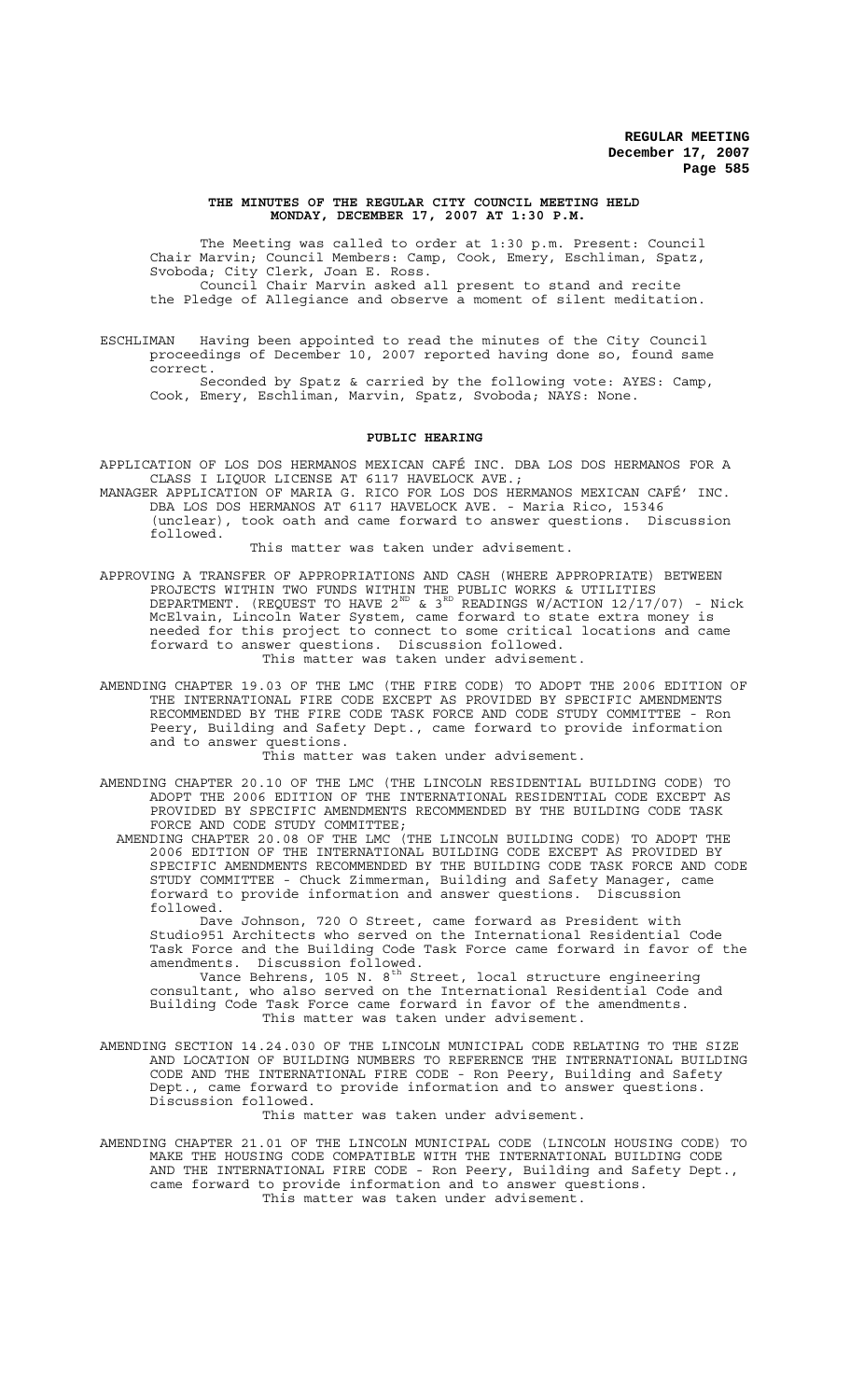SPECIAL PERMIT 07049 - APPEAL OF DANELLE CATLETT TO THE PLANNING COMMISSION CONDITIONAL APPROVAL OF THE APPLICATION OF DAN LESOING DBA D.J.'S BARTENDING FOR AUTHORITY TO SELL ALCOHOLIC BEVERAGES FOR CONSUMPTION ON THE PREMISES GENERALLY LOCATED AT 710 HILL STREET. (12/10/07-PUBLIC HEARING & ACTION CON'T. 1 WEEK TO 12/17/07) - Dan Loesing, 6001 The Knolls, came forward to state he has addressed the parking concerns and stated he is in compliance with what the City has required and asks for approval. Discussion followed.

Danelle Catlett, 2010 Southern Light Dr., stated she was fine with the unlimited SDL's. She feels a liquor license would create a financial burden potentially on her business. Discussion followed.

Don Frank, 1411 Sioux Street, came forward to state he has no problem with the current owner, but has a concern with any future owners.

Ken Svoboda, Council Member, asked the City Attorney if he was comfortable with the definition of competitive sporting events?

Dana Roper, City Attorney, stated he could work with that and would follow what has been said if there is a tournament or people have to register to participate that tends to be more of a competitive event. We could clarify it to say competitive events as opposed to practices or not including practices. Discussion followed.

Dan Loesing came forward for rebuttal. Discussion followed. This matter was taken under advisement.

APPLICATION OF PEOPLES CITY MISSION FOR THE USE OF PUBLIC RIGHT-OF-WAY FOR CONSTRUCTION OF A PARKING LOT AT NORTH 1ST STREET, NORTH OF Q STREET - Tom Huston, 233 S. 13<sup>th</sup> Street, Suite 1900, came forward representing Peoples City Mission to state the vacation will be introduced in January. He provided further information and was available to answer questions.

This matter was taken under advisement.

APPROVING A TEMPORARY EARLY RETIREMENT INCENTIVE PROGRAM AND ESTABLISHING ELIGIBILITY REQUIREMENTS, ENROLLMENT PERIOD, REQUIRED RETIREMENT DATE AND INCENTIVE AMOUNTS FOR THE FY 2008 - 2009 BUDGET - Steve Hubka, Budget Officer, came forward to answer questions.

Don Taute, Personnel Director, came forward to provide information and to answer questions. Discussion followed.

Kyle Fisher, 1135 M Street, Chamber of Commerce representative, came forward in support.

This matter was taken under advisement.

ASSESSING THE COSTS INCURRED FOR CUTTING, CLEARING AND REMOVING WEEDS AGAINST THE VARIOUS BENEFITTED PROPERTIES FOR THE PERIOD OF JANUARY 1 THROUGH DECEMBER 31, 2007 - Russ Shultz, Superintendent of Weed Control, came forward to answer questions. Discussion followed. This matter was taken under advisement.

**TOOK BREAK 3:55 P.M. RECONVENED 4:05 P.M.**

**\*\* END OF PUBLIC HEARING \*\***

# **COUNCIL ACTION**

### **LIQUOR RESOLUTIONS**

APPLICATION OF LOS DOS HERMANOS MEXICAN CAFÉ INC. DBA LOS DOS HERMANOS FOR A CLASS I LIQUOR LICENSE AT 6117 HAVELOCK AVE. - CLERK read the following resolution, introduced by Jon Camp, who moved its adoption for approval: A-84654 BE IT RESOLVED by the City Council of the City of Lincoln,

Nebraska: That after hearing duly had as required by law, consideration of the facts of this application, the Nebraska Liquor Control Act, and the pertinent City ordinances, the City Council recommends that the application of Los Dos Hermanos Mexican Café Inc. dba Los Dos Hermanos for a Class "I" liquor license at 6117 Havelock Ave., Lincoln, Nebraska, for the license period ending April 30, 2008, be approved with the conditions that the applicant obtains a valid special permit, including the parking requirements, and that the premise complies in every respect with the conditions of its special permit and all city and state regulations. The City Clerk is directed to transmit a copy of this resolution to the Nebraska Liquor Control Commission.

Introduced by Jon Camp Seconded by Svoboda & carried by the following vote: AYES: Camp, Cook, Emery, Eschliman, Marvin, Spatz, Svoboda; NAYS: None.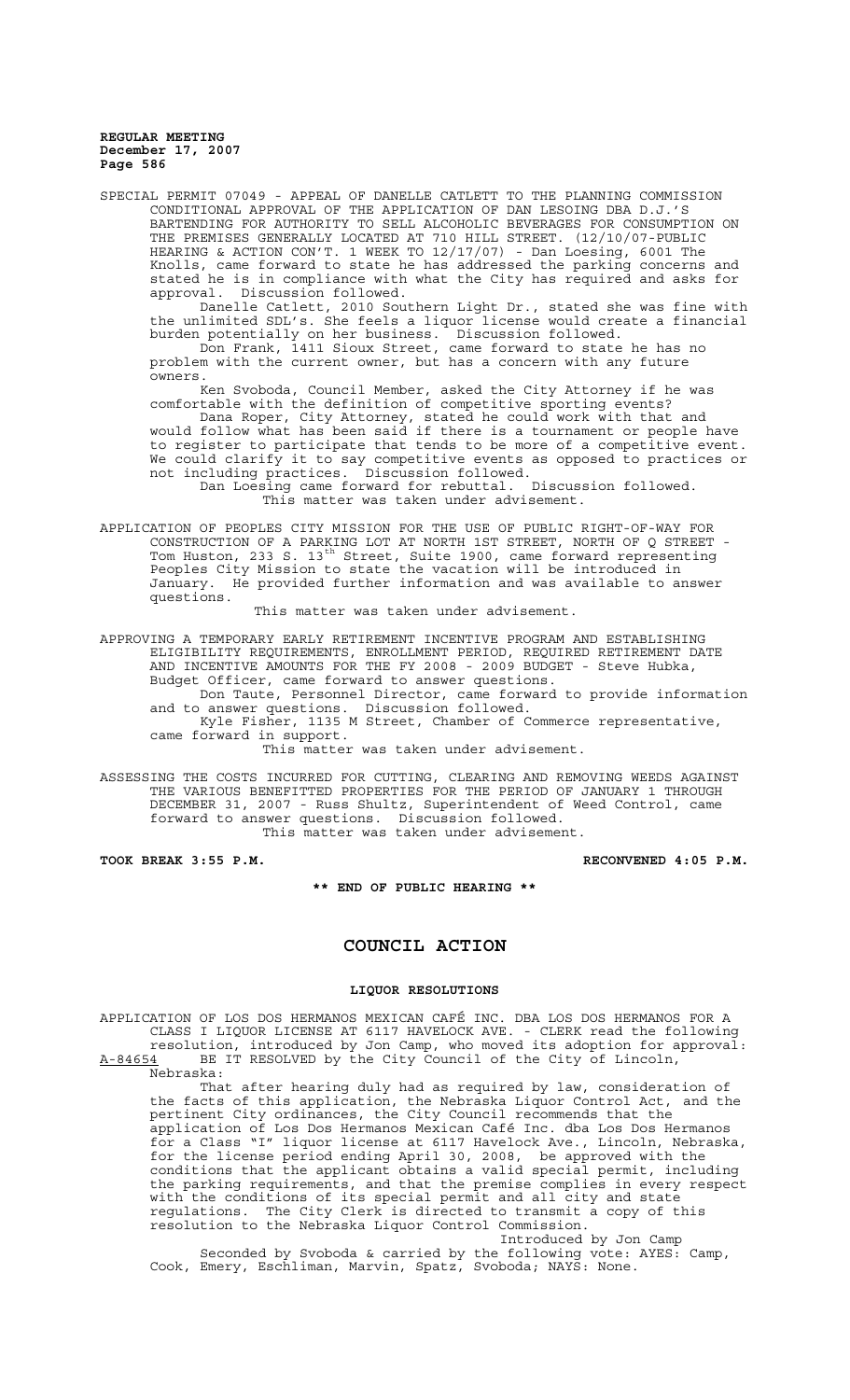MANAGER APPLICATION OF MARIA G. RICO FOR LOS DOS HERMANOS MEXICAN CAFÉ' INC. DBA LOS DOS HERMANOS AT 6117 HAVELOCK AVE. - CLERK read the following

resolution, introduced by Jon Camp, who moved its adoption for approval:<br>A-84655 WHEREAS, Los Dos Hermanos Mexican Café Inc. dba Los Dos Hermanos A-84655 WHEREAS, Los Dos Hermanos Mexican Café Inc. dba Los Dos Hermanos at 6117 Havelock Ave., Lincoln, Nebraska has been approved for a Retail Class "I" liquor license, and now requests that Maria G. Rico be named manager;

WHEREAS, Maria G. Rico appears to be a fit and proper person to manage said business.

NOW, THEREFORE, BE IT RESOLVED by the City Council of the City of Lincoln, Nebraska:

That after hearing duly had as required by law, consideration of the facts of this application, the Nebraska Liquor Control Act, and the pertinent City ordinances, the City Council recommends that Maria G. Rico be approved as manager of this business for said licensee. The City Clerk is directed to transmit a copy of this resolution to the Nebraska Liquor Control Commission.

Introduced by Jon Camp Seconded by Svoboda & carried by the following vote: AYES: Camp, Cook, Emery, Eschliman, Marvin, Spatz, Svoboda; NAYS: None.

# **ORDINANCES - 2ND READING & RELATED RESOLUTIONS (as required)**

APPROVING A TRANSFER OF APPROPRIATIONS AND CASH (WHERE APPROPRIATE) BETWEEN PROJECTS WITHIN TWO FUNDS WITHIN THE PUBLIC WORKS & UTILITIES DEPARTMENT - PRIOR to reading:<br>SVOBODA Moved to waive

Moved to waive the rules to have  $2<sup>nd</sup>$  and  $3<sup>rd</sup>$  readings w/action this date.

Seconded by Spatz & carried by the following vote: AYES: Camp, Cook, Emery, Eschliman, Marvin, Spatz, Svoboda; NAYS: None.

CLERK Read an ordinance, introduced by Robin Eschliman, approving the transfer of unspent and unencumbered appropriations and cash (if any) between certain capital improvement projects within the Water Construction Fund and Sanitary Sewer Construction Fund within the Public Works & Utilities Department, the second and third time.

ESCHLIMAN Moved to pass the ordinance as read. Seconded by Svoboda & carried by the following vote: AYES: Camp, Cook, Emery, Eschliman, Marvin, Spatz, Svoboda; NAYS: None.

The ordinance, being numbered **#19025**, is recorded in Ordinance Book #26, Page

- AMENDING CHAPTER 19.03 OF THE LMC (THE FIRE CODE) TO ADOPT THE 2006 EDITION OF THE INTERNATIONAL FIRE CODE EXCEPT AS PROVIDED BY SPECIFIC AMENDMENTS RECOMMENDED BY THE FIRE CODE TASK FORCE AND CODE STUDY COMMITTEE - CLERK read an ordinance, introduced by Robin Eschliman, amending Chapter 19.03 of the Lincoln Municipal Code, the Fire Code, to adopt the 2006 edition of the International Fire Code except as provided by specific amendments recommended by the Fire Code Task Force and code Study Committee, the second time.
- AMENDING CHAPTER 20.10 OF THE LMC (THE LINCOLN RESIDENTIAL BUILDING CODE) TO ADOPT THE 2006 EDITION OF THE INTERNATIONAL RESIDENTIAL CODE EXCEPT AS PROVIDED BY SPECIFIC AMENDMENTS RECOMMENDED BY THE BUILDING CODE TASK FORCE AND CODE STUDY COMMITTEE - CLERK read an ordinance, introduced by Robin Eschliman, amending Chapter 20.10 of the LMC (the Lincoln Residential Building Code) to adopt the 2006 edition of the International Residential Code except as provided by specific amendments recommended by the Building Code Task Force and Code Study Committee, the second time.
- AMENDING CHAPTER 20.08 OF THE LMC (THE LINCOLN BUILDING CODE) TO ADOPT THE 2006 EDITION OF THE INTERNATIONAL BUILDING CODE EXCEPT AS PROVIDED BY SPECIFIC AMENDMENTS RECOMMENDED BY THE BUILDING CODE TASK FORCE AND CODE STUDY COMMITTEE - CLERK read an ordinance, introduced by Robin Eschliman, amending Chapter 20.08 of the LMC (the Lincoln Building Code) to adopt the 2006 edition of the International Building Code except as provided by specific amendments recommended by the Building Code Task Force and Code Study Committee, the second time.
- AMENDING SECTION 14.24.030 OF THE LINCOLN MUNICIPAL CODE RELATING TO THE SIZE AND LOCATION OF BUILDING NUMBERS TO REFERENCE THE INTERNATIONAL BUILDING CODE AND THE INTERNATIONAL FIRE CODE - CLERK read an ordinance, introduced by Robin Eschliman, amending Section 14.24.030 of the Lincoln Municipal Code relating to the size and location of building numbers to reference the International Building Code and the International Fire Code; and repealing Section 14.24.030 of the Lincoln Municipal Code as hitherto existing, the second time.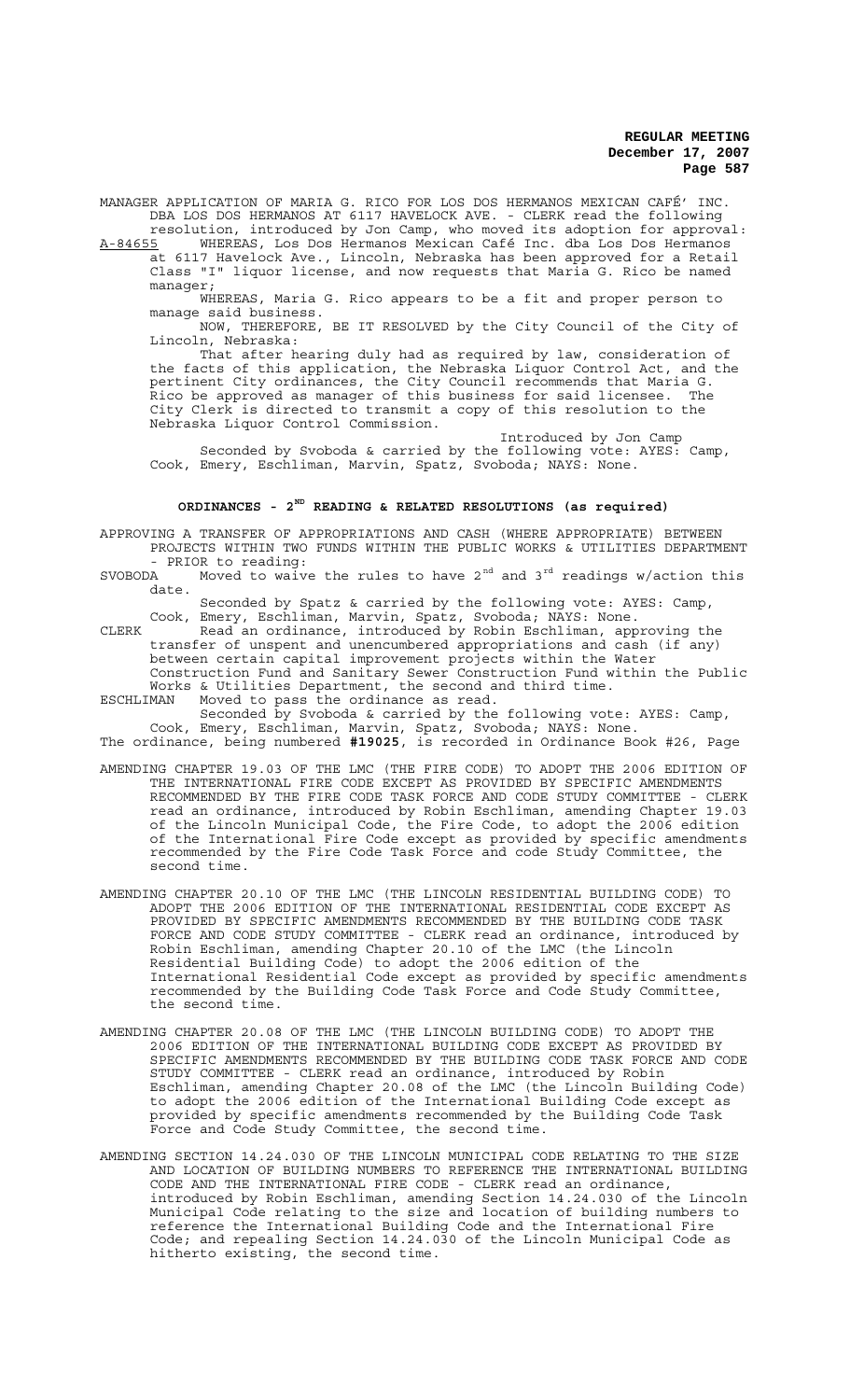AMENDING CHAPTER 21.01 OF THE LINCOLN MUNICIPAL CODE (LINCOLN HOUSING CODE) TO MAKE THE HOUSING CODE COMPATIBLE WITH THE INTERNATIONAL BUILDING CODE AND THE INTERNATIONAL FIRE CODE - CLERK read an ordinance, introduced by Robin Eschliman, amending Chapter 21.01 of the Lincoln Municipal Code (LMC), the Lincoln Housing Code, by amending LMC Section 21.01.090 to revise Section 504.2 of the Uniform Housing Code (UHC) relating to light to allow artificial light when in compliance with the International Building Code as adopted by the City; amending LMC Section 21.01.100 to amend UHC Section 504.3 relating to ventilation to provide that mechanical ventilation shall comply with the International Building Code as adopted by the City; amending Section 21.01.160 to amend UHC Section 801 relating to exits to provide that emergency escape openings shall be maintained in accordance with the Building Code and Fire Code in effect at the time of construction; and repealing Sections 21.01.090, 21.01.100, and 21.01.160 of the Lincoln Municipal Code as hitherto existing, the second time.

### **PUBLIC HEARING RESOLUTIONS**

SPECIAL PERMIT 07049 - APPEAL OF DANELLE CATLETT TO THE PLANNING COMMISSION CONDITIONAL APPROVAL OF THE APPLICATION OF DAN LESOING DBA D.J.'S BARTENDING FOR AUTHORITY TO SELL ALCOHOLIC BEVERAGES FOR CONSUMPTION ON THE PREMISES GENERALLY LOCATED AT 710 HILL STREET. (12/10/07-PUBLIC HEARING & ACTION CON'T. 1 WEEK TO 12/17/07) (AMENDED, 4-3; COOK, ESCHLIMAN, MARVIN DISSENTING; ADOPTED AS AMENDED, 4-3; COOK, ESCHLIMAN, MARVIN DISSENTING; A-84656) - PRIOR to reading:<br>SVOBODA Moved to amend Bill No. 07R-240 on page Moved to amend Bill No. 07R-240 on page 2, line 8, after the word "plan" add the following language: but only in conjunction with the use of the premises as a social hall and then only in the event the adjoining area described on the site plan as the "gym" is not being used at the same time. Seconded by Spatz & carried by the following vote: AYES: Camp, Emery, Spatz, Svoboda; NAYS: Cook, Eschliman, Marvin. CAMP Moved a friendly amendment to capitalize the word social hall. SVOBODA Moved to place a period after Social Hall and delete everything after. Seconded by Spatz & carried by the following vote: AYES: Camp, Cook, Emery, Eschliman, Marvin, Spatz, Svoboda; NAYS: None. CLERK Read the following resolution, introduced by Robin Eschliman, who moved its adoption: A-84656 WHEREAS, Dan Lesoing dba DJ's Bartending ("Tenant") and Down Home, Inc. ("Owner") have submitted an application designated as Special Permit No. 07049 for authority to sell alcoholic beverages for consumption on the premises generally located at 710 Hill Street, legally described as: Lot 149 I.T., located in the Southwest Quarter of Section 35, Township 10 North, Range 6 East of the 6th P.M., Lancaster County, Nebraska; and WHEREAS, the Lincoln City-Lancaster County Planning Commission conditionally approved said application after holding a public hearing thereon; and WHEREAS, Danelle Catlett filed a Notice of Appeal appealing the action of the Planning Commission approving Special Permit No. 07049; and WHEREAS, pursuant to Lincoln Municipal Code § 27.63.025 the action appealed from is deemed advisory and the City Council is authorized to take final action on the matter; and WHEREAS, the community as a whole, the surrounding neighborhood, and the real property adjacent to the area included within the site plan for this permit to sell alcoholic beverages on the premises will not be adversely affected; and WHEREAS, said site plan together with the terms and conditions hereinafter set forth are consistent with the intent and purpose of Title 27 of the Lincoln Municipal Code to promote the public health, safety, and general welfare. NOW, THEREFORE, BE IT RESOLVED by the City Council of the City of Lincoln, Nebraska: That the application of Dan Lesoing dba DJ's Bartending and Down<br>Home, Inc., hereinafter referred to as "Permittee", to sell alcoholic hereinafter referred to as "Permittee", to sell alcoholic beverages for consumption on the premises on property legally described above be and the same is hereby granted under the provisions of Section 27.63.680 of the Lincoln Municipal Code upon condition that operation of said licensed premises be in strict compliance with said application, the site plan, and the following additional express terms, conditions, and requirements: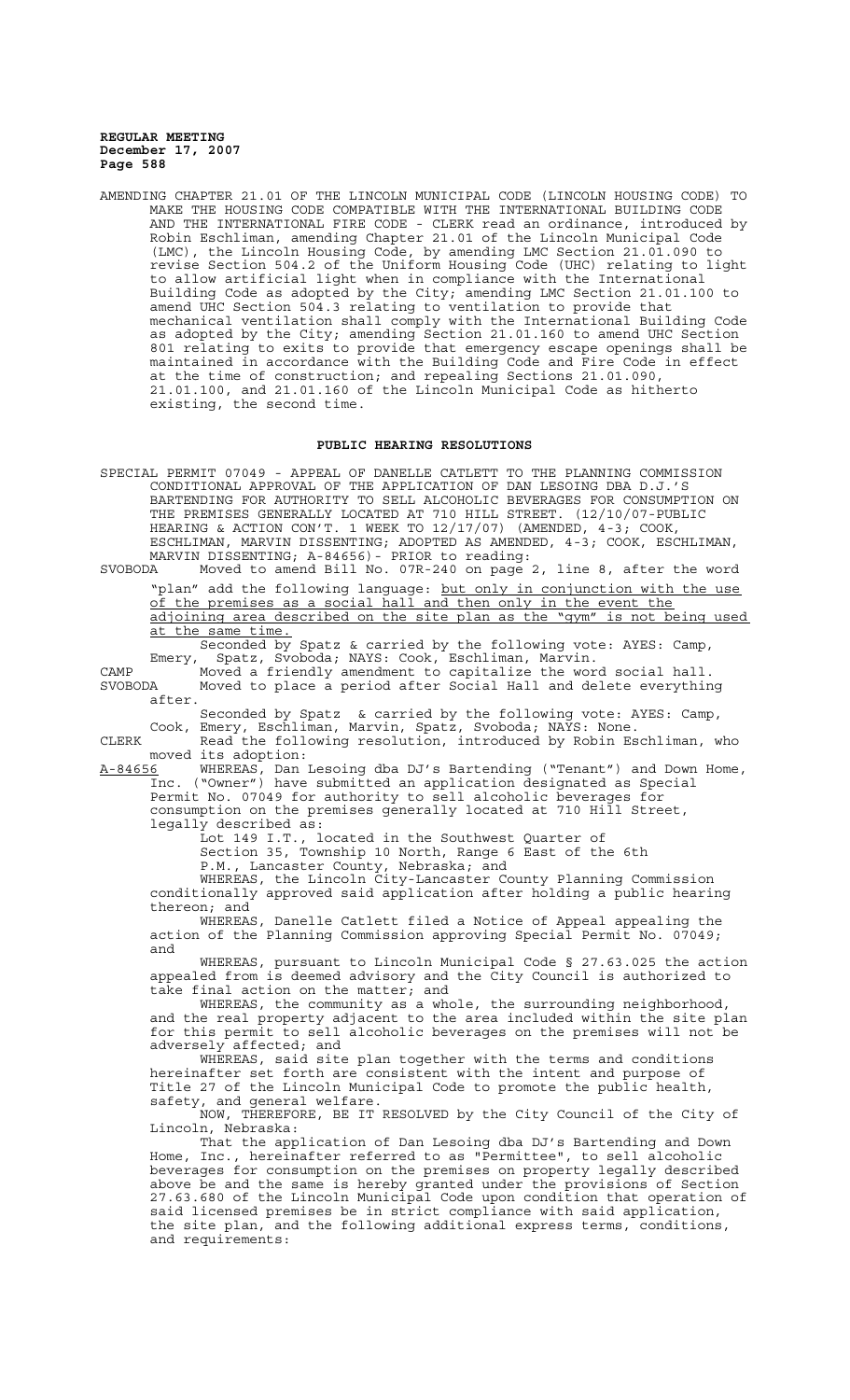1. This permit approves the sale of alcohol for consumption on the premises as designated by the cross-hatched shading on the site plan; but only in conjunction with the use of the premises as a Social Hall. and then only in the event the adjoining area described on the site plan as the "gym" is not being used at the same time. Said area is

described on the site plan as the "Courtside Banquet Hall. 2. The construction plans must comply with the approved plans.<br>3. Before engaging in the sale of alcohol for consumption on Before engaging in the sale of alcohol for consumption on the premises:<br>i.

The Permittee shall submit five copies of the final site plan to the Planning Department for review and approval; and

ii. All development and construction must conform to the approved plans.

4. The site plan approved by this permit shall be the basis for all interpretations of setbacks, yards, locations of buildings, location of parking and circulation elements, and similar matters.

5. The terms, conditions, and requirements of this resolution shall be binding and obligatory upon the Permittee, its successors, and assigns. The building official shall report violations to the City Council which may revoke the special permit or take such other action as may be necessary to gain compliance.

6. The Permittee shall sign and return the City's letter of acceptance to the City Clerk within 60 days following approval of the special permit, provided, however, said 60 day period may be extended up to six months by administrative amendment.

The City Clerk shall file a copy of the resolution approving the special permit and the letter of acceptance with the Register of Deeds, filing fees therefor to be paid in advance by the Permittee. 7. Special Permit 07003 is hereby rescinded.

Introduced by Robin Eschliman Seconded by Svoboda & carried by the following vote: AYES: Camp,

Emery, Spatz, Svoboda; NAYS: Cook, Eschliman, Marvin.

ACCEPTING THE REPORT OF NEW AND PENDING CLAIMS AGAINST THE CITY AND APPROVING DISPOSITION OF CLAIMS SET FORTH FOR THE PERIOD OF NOVEMBER 16 - 30, 2007 CLERK read the following resolution, introduced by Robin Eschliman,

who moved its adoption:<br>A-84657 BE IT RESOLVED by BE IT RESOLVED by the City Council of the City of Lincoln, Nebraska:

That the claims listed in the attached report, marked as Exhibit "A", dated December 3, 2007, of various new and pending tort claims filed against the City of Lincoln with the Office of the City Attorney or the Office of the City Clerk, as well as claims which have been disposed of, are hereby received as required by Neb. Rev. Stat. § 13-905 (Reissue 1997). The dispositions of claims by the Office of the City Attorney, as shown by the attached report, are hereby approved:

| DENIED                  | ALLOWED/SETTLED   |            |
|-------------------------|-------------------|------------|
| Mary Doyle \$250,000.00 | Jami Pickering    | \$5,778.00 |
| Wally Martin 1,145.90   | Tom Langston      | 682.74     |
|                         | Miles Vasina      | 1,200.00   |
|                         | Matthew J. Hunter | 847.08     |
|                         | Robert L. Lute    | 2,067.48   |
|                         | Michael Brainard  | 43,000.00  |
|                         |                   |            |

The City Attorney is hereby directed to mail to the various claimants listed herein a copy of this resolution which shows the final disposition of their claim.

Introduced by Robin Eschliman Seconded by Svoboda & carried by the following vote: AYES: Camp, Cook, Emery, Eschliman, Marvin, Spatz, Svoboda; NAYS: None.

APPLICATION OF PEOPLES CITY MISSION FOR THE USE OF PUBLIC RIGHT-OF-WAY FOR CONSTRUCTION OF A PARKING LOT AT NORTH 1ST STREET, NORTH OF Q STREET - CLERK read the following resolution, introduced by Robin Eschliman, who moved its adoption:<br>A-84658 WHEREAS, Peop

WHEREAS, Peoples City Mission has submitted an application for a permit to use the public right-of-way in North 1st Street, north of Q Street, for construction of a parking lot; and

WHEREAS, said applicant has submitted a letter of application and a site plan which are attached hereto, marked as Exhibit "A" and Exhibit "B" respectively, and made a part of this resolution by reference, to use the public right-of-way as above described; and

WHEREAS, said applicant has complied with all of the provisions of Chapter 14.54 of the Lincoln Municipal Code pertaining to such use. NOW, THEREFORE, BE IT RESOLVED by the City Council of the City of Lincoln, Nebraska: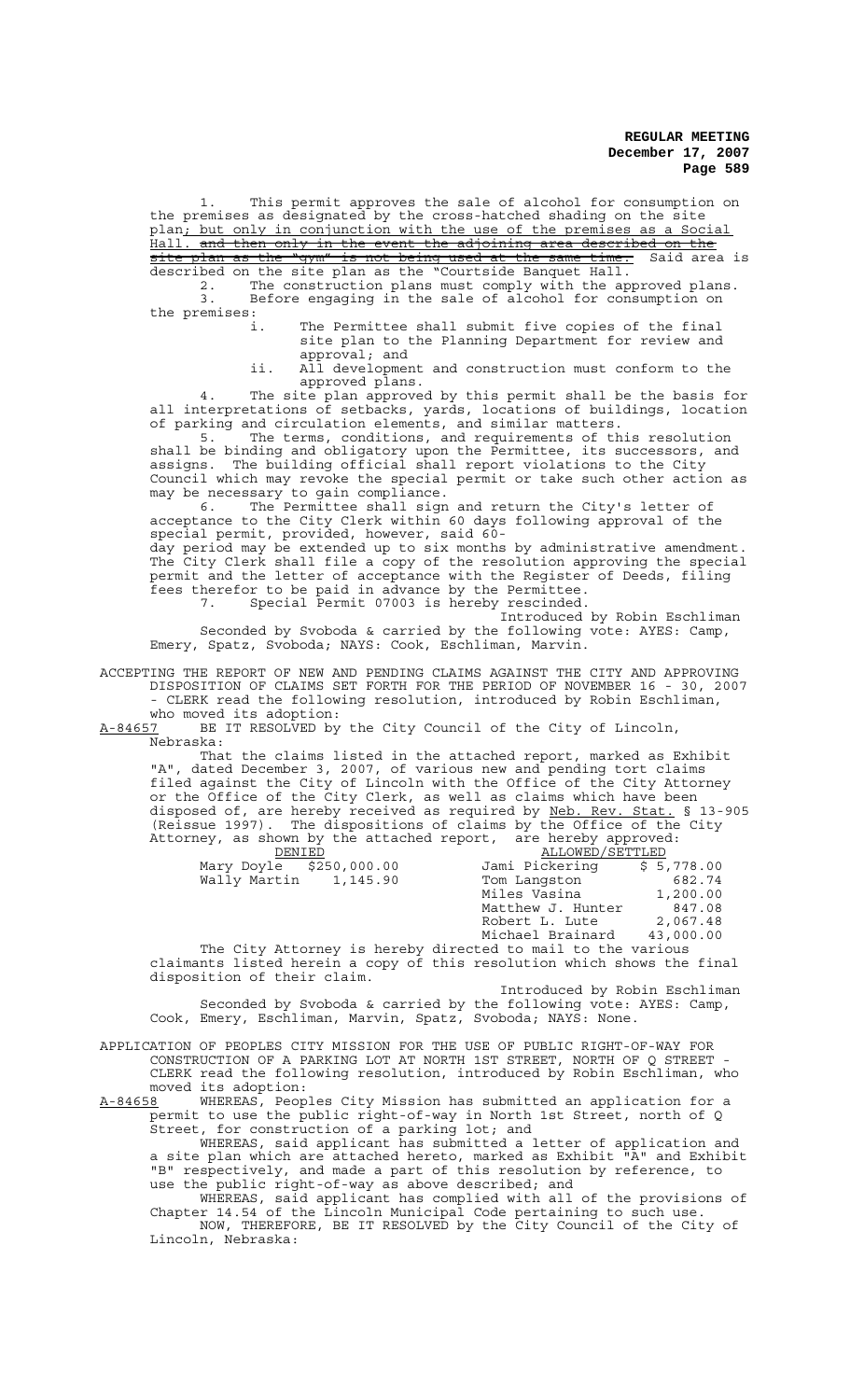> That the application aforesaid of Peoples City Mission to use the public right-of-way in North 1st Street, north of Q Street, for the purpose of constructing a parking lot, be granted as a privilege only by virtue of and subject to strict compliance with the site plan, the letter of application, and the following terms and conditions, to wit:<br>1. That the permission herein granted is granted as a privile

> 1. That the permission herein granted is granted as a privilege only, and is subject to all the terms and conditions of Chapter 14.54 of the Lincoln Municipal Code including those provisions relating to the posting of a continuing bond in the amount of \$5,000, the filing of a certificate of insurance with a minimum combined single limit of \$500,000.00 aggregate for any one occurrence, and the payment of the annual fee for the use of the surface of the public right-of-way fixed at ten percent of the square foot value of the lot directly abutting such use multiplied by the square footage of the use of the space.<br>2. That said use shall be in full accordance with the afo

> That said use shall be in full accordance with the aforesaid application, the site plan filed therewith, and with all applicable City ordinances and regulations.

3. The applicant, its heirs, successors or assigns shall save and keep the City free and harmless from any and all loss or damages or claims for damages arising from or out of the use of the public way requested herein.

4. That all work done under the authority of this resolution shall be subject to the inspection and approval of the Director of Public Works of the City of Lincoln.

5. The use of the public way herein granted and the terms and conditions of this resolution shall be binding and obligatory upon the above-named applicant, its successors and assigns.

6. That within thirty (30) days from the adoption of this resolution, and before commencing any construction under the provisions hereof, the above-named applicant shall file an unqualified written acceptance of all the terms and conditions of this resolution with the ity Clerk. Failure to do so will be considered a rejection hereof and all privileges and authorities hereunder granted shall thereupon automatically terminate.

Introduced by Robin Eschliman Seconded by Svoboda & carried by the following vote: AYES: Camp, Cook, Emery, Eschliman, Marvin, Spatz, Svoboda; NAYS: None.

APPROVING A TEMPORARY EARLY RETIREMENT INCENTIVE PROGRAM AND ESTABLISHING ELIGIBILITY REQUIREMENTS, ENROLLMENT PERIOD, REQUIRED RETIREMENT DATE AND INCENTIVE AMOUNTS FOR THE FY 2008 - 2009 BUDGET - PRIOR To reading:

COOK Moved to have a special meeting on Friday, December 21, 2007 at 10:30 a.m. Seconded by Eschliman & carried by the following vote: AYES: Cook,

Emery, Eschliman, Marvin, Spatz, Svoboda; NAYS: Camp.

ASSESSING THE COSTS INCURRED FOR CUTTING, CLEARING AND REMOVING WEEDS AGAINST THE VARIOUS BENEFITTED PROPERTIES FOR THE PERIOD OF JANUARY 1 THROUGH DECEMBER 31, 2007 -PRIOR to reading:

COOK Moved to amend Bill No. 07R-246 on page 2 of the attached Weed Assessment Notice, delete "Reeve Subdivision, Block 1, Lot 4 (\$100)." Seconded by Emery & carried by the following vote: AYES: Camp,

Cook, Emery, Eschliman, Marvin, Spatz, Svoboda; NAYS: None. COOK Moved to change the amount owned by owner of property at Youngs East Lincoln, Block 15, Lot 1 from \$97.50 to \$37.50.

Seconded by Emery & carried by the following vote: AYES: Camp, Cook, Emery, Eschliman, Marvin, Spatz, Svoboda; NAYS: None.

CLERK Read the following resolution, introduced by Robin Eschliman, who

moved its adoption:<br>A-84659 BE IT RESOLVE BE IT RESOLVED by the City Council of the City of Lincoln, Nebraska:

That the costs for cutting, clearing, and removing weeds and other worthless vegetation as shown on the attached Weed Assessment Tax Report for January 1, 2007 through December 31, 2007 be and the same are hereby assessed against the properties set opposite each amount, as shown thereon.

Introduced by Robin Eschliman Seconded by Svoboda & carried by the following vote: AYES: Camp, Cook, Emery, Eschliman, Marvin, Spatz, Svoboda; NAYS: None.

APPROVING THE ASSIGNMENT OF THE FRANCHISE AGREEMENT FOR THE PROVISION OF NATURAL GAS SERVICES TO LINCOLN BETWEEN THE CITY AND AQUILA TO

BLACK HILLS/NEBRASKA GAS UTILITY COMPANY, LLC AND AUTHORIZING THE MAYOR TO EXECUTE THE SAME ON BEHALF OF THE CITY - PRIOR to reading:

SVOBODA Moved to delay Bill No. 07R-247 to have action only on January 7, 2008.

Seconded by Camp & carried by the following vote: AYES: Camp, Cook, Emery, Eschliman, Marvin, Spatz, Svoboda; NAYS: None.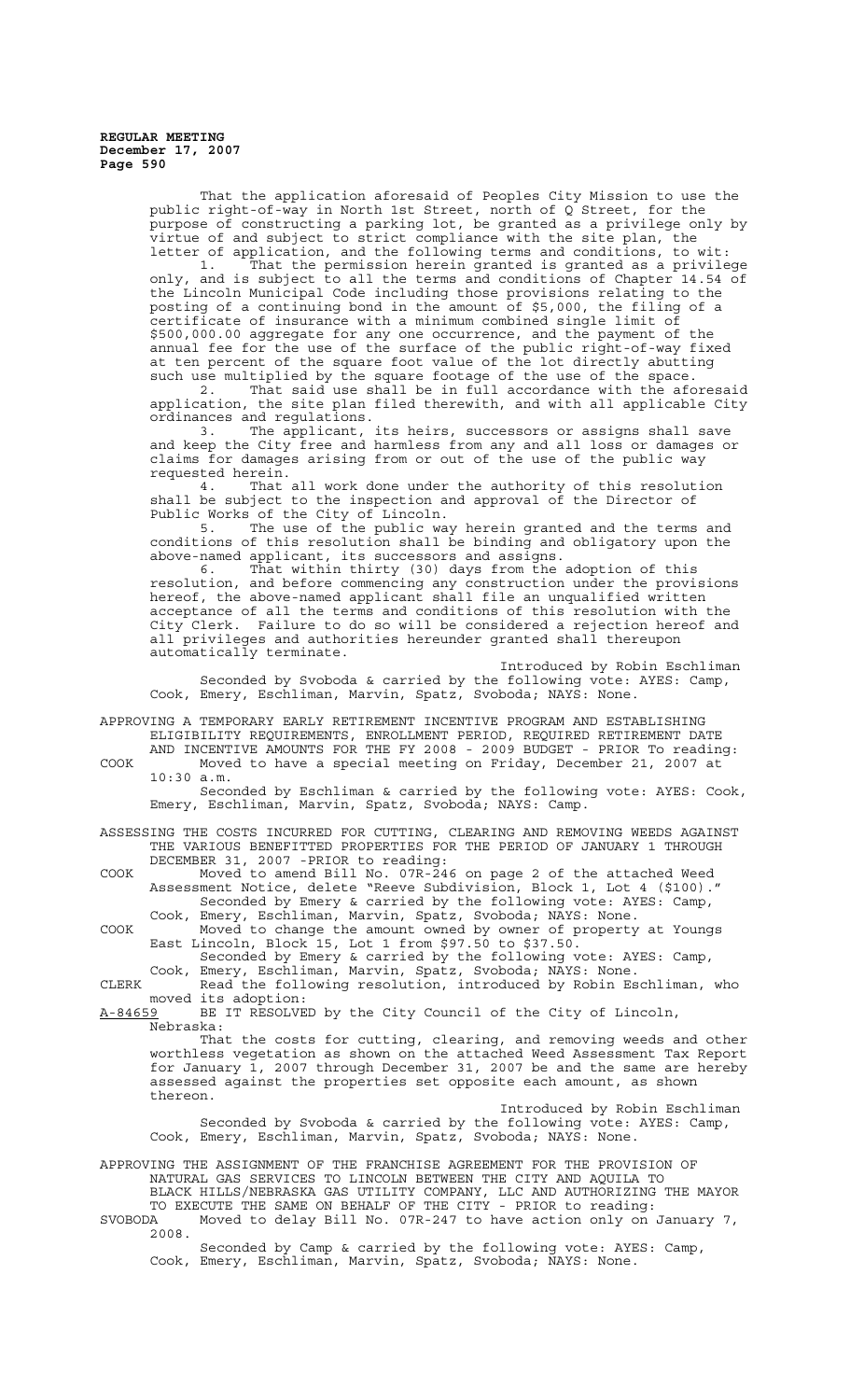### **PETITIONS & COMMUNICATIONS**

INFORMAL PETITION FROM GERALD R. SPAHN FOR LMI FUNDING AND PAVING OF Q STREET BETWEEN N. 35 $^{\tt TH}$  AND N. 36 $^{\tt TH}$  STREET IN ACCORD WITH GUIDELINES ESTABLISHED BY ORDINANCE NO. 18842 - CLERK presented said petition which was referred to the Public Works Department.

- SETTING THE HEARING DATE OF MONDAY, JANUARY 7, 2008 AT 1:30 P.M. FOR MANAGER APPLICATION OF RICHARD J. HURT FOR KWIK SHOP, INC. DBA KWIK SHOP #618, 4750 CALVERT ST.; KWIK SHOP #619, 2302 CORNHUSKER HWY.; KWIK SHOP #632, 5900 FREMONT ST.; KWIK SHOP #634, 2940 N. 14<sup>TH</sup> ST.; KWIK SHOP #635, 2330 N. 1 $^{\rm ST}$  ST.; KWIK SHOP #637, 2710 W ST.; KWIK SHOP #641, 2811 N. 48 $^{\rm \acute{r}H}$  ST.; KWIK SHOP #642, 3939 A ST.; KWIK SHOP #646, 3301 HOLDREGE ST.; KWIK SHOP #650, 5600 HOLDREGE ST.; KWIK SHOP #662, 2040 S. 56TH ST.; KWIK SHOP #663, 4400 CORNHUSKER HWY.; KWIK SHOP #680, 1441 N. COTNER; KWIK SHOP #681, 4400 O ST. - CLERK read the following resolution, introduced by John Spatz, who moved its adoption:
- A-84660 BE IT RESOLVED by the City Council, of the City of Lincoln, that a hearing date is hereby set for Mon., January 7, 2008 at 1:30 p.m. or as soon thereafter as possible in the City Council Chambers, County-City Building, 555 S. 10<sup>th</sup> St., Lincoln, NE, for Manager Application of Richard J. Hurt for Kwik Shop, Inc. dba Kwik Shop #618, 4750 Calvert St.; Kwik Shop #619, 2301 Cornhusker Hwy.; Kwik Shop #632, 5900 Fremont St.,; Kwik Shop #634, 2940 N. 14<sup>th</sup> St.; Kwik Shop #635, 2330 N. 1<sup>st</sup> St.; Kwik Shop #637, 2710 W. St.; Kwik Shop #641, 2811 N. 48<sup>th</sup> St.; Kwik Shop #642, 3939 A St.; Kwik Shop #646, 3301 Holdrege St.; Kwik Shop #650, 5600 Holdrege St.; Kwik Shop #662, 2040 S. 56<sup>th</sup> St.; Kwik Shop #663, 4400 Cornhusker Hwy.; Kwik Shop #680, 1441 N. Cotner; Kwik Shop #681, 440 O St.

Introduced by John Spatz Seconded by Svoboda & carried by the following vote: AYES: Camp, Cook, Emery, Eschliman, Marvin, Spatz, Svoboda; NAYS: None.

SETTING THE HEARING DATE OF MONDAY, JANUARY 7, 2008 AT 1:30 P.M. FOR APPLICATION OF HY-VEE, INC. DBA HY-VEE 5 FOR AN ADDITION TO PREMISE LOCATED AT 7151 STACY LANE - CLERK read the following resolution, introduced by John Spatz, who moved its adoption:

A-84661 BE IT RESOLVED by the City Council, of the City of Lincoln, that a hearing date is hereby set for Mon., January 7, 2008 at 1:30 p.m. or as soon thereafter as possible in the City Council Chambers, County-City Building, 555 S. 10<sup>th</sup> St., Lincoln, NE, for Application of Hy-Vee, Inc. dba Hy-Vee 5 for an addition to premise/reconstruction at 7151 Stacy Lane.

If the Police Dept. is unable to complete the investigation by said time, a new hearing date will be set.

 Introduced by John Spatz Seconded by Svoboda & carried by the following vote: AYES: Camp, Cook, Emery, Eschliman, Marvin, Spatz, Svoboda; NAYS: None.

SETTING THE HEARING DATE OF MONDAY, JANUARY 7, 2008 AT 1:30 P.M. FOR MANAGER APPLICATION OF JEFFERY BALL FOR OMAHA FRANCHISE, LLC DBA RUBY TUESDAY LOCATED AT 2700 N. HILL ROAD - CLERK read the following resolution, introduced by John Spatz, who moved its adoption:

A-84662 BE IT RESOLVED by the City Council, of the City of Lincoln, that a hearing date is hereby set for Mon., January 7, 2008 at 1:30 p.m. or as soon thereafter as possible in the City Council Chambers, County-City Building, 555 S. 10<sup>th</sup> St., Lincoln, NE, for Manager Application of Jeffrey Ball for RT Omaha Franchise, LLC dba Ruby Tuesday located at 2700 North Hill Road.

If the Police Dept. is unable to complete the investigation by said time, a new hearing date will be set.

Introduced by John Spatz Seconded by Svoboda & carried by the following vote: AYES: Camp, Cook, Emery, Eschliman, Marvin, Spatz, Svoboda; NAYS: None.

# **MISCELLANEOUS BUSINESS - NONE**

### **REPORTS OF CITY OFFICERS**

CLERK'S LETTER AND MAYOR'S APPROVAL OF RESOLUTIONS AND ORDINANCES PASSED BY THE CITY COUNCIL ON DECEMBER 3, 2007 - CLERK presented said report which was placed on file in the Office of the City Clerk.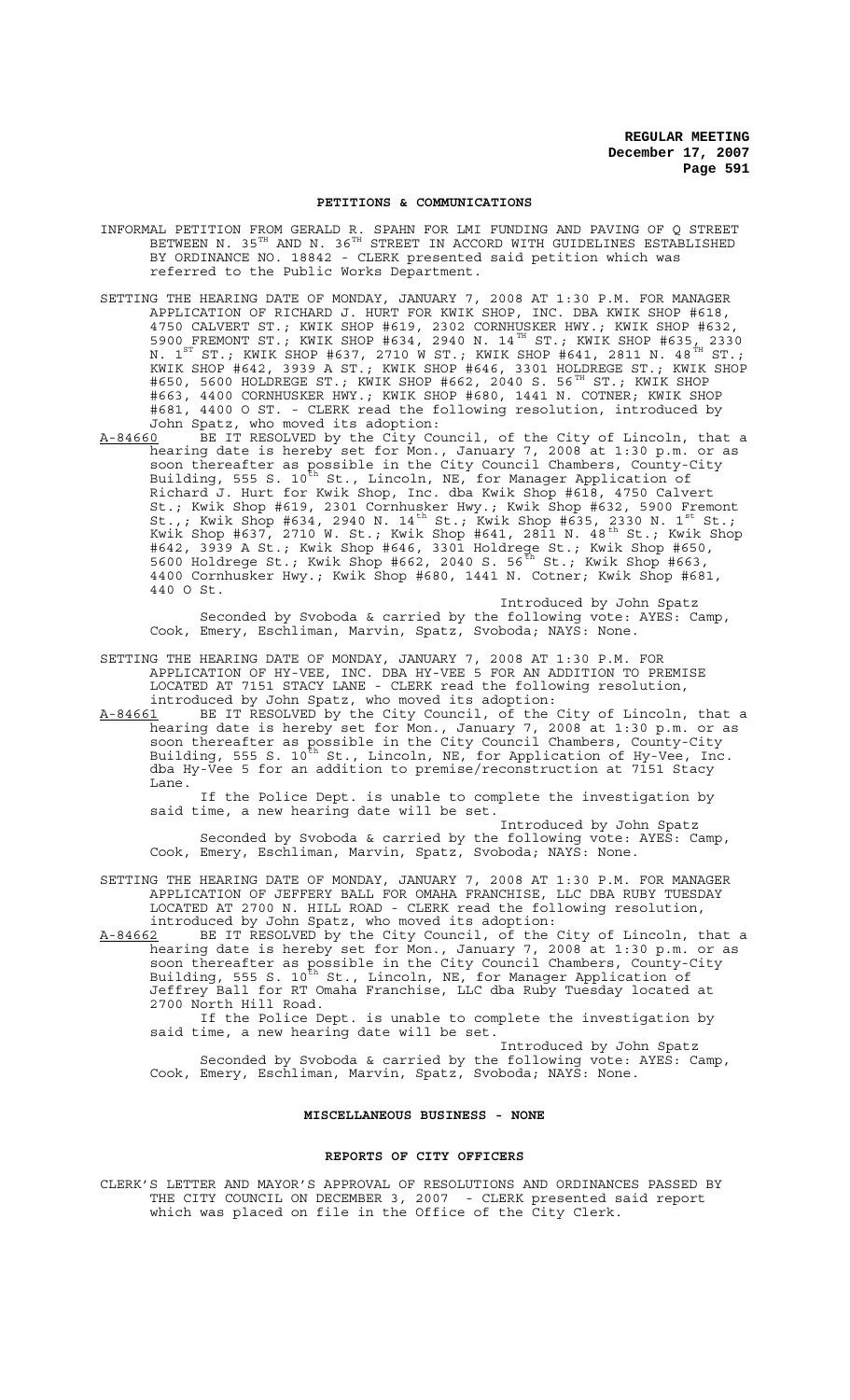APPOINTING CATHY BEECHAM AND BERWYN JONES TO THE HISTORIC PRESERVATION COMMISSION FOR THREE-YEAR TERMS EXPIRING APRIL 15, 2010 - CLERK read the following resolution, introduced by Robin Eschliman, who moved its adoption:

A-84663 BE IT RESOLVED by the City Council of the City of Lincoln, Nebraska:

That the appointment of Cathy Beecham and Berwyn Jones to the Historic Preservation Commission for three-year terms expiring April 15, 2010 is hereby approved.

Introduced by Robin Eschliman Seconded by Svoboda & carried by the following vote: AYES: Camp, Cook, Emery, Eschliman, Marvin, Spatz, Svoboda; NAYS: None.

# **ORDINANCE - 1ST READING & RELATED RESOLUTIONS (AS REQUIRED)**

- APPROVING A SUBLEASE AGREEMENT BETWEEN THE CITY AND EXPERIENCE WORKS FOR PROVIDING JOB TRAINING AND EMPLOYMENT SERVICES UNDER THE WORKFORCE INVESTMENT ACT - CLERK read an ordinance, introduced by John Spatz, accepting and approving a Sublease Agreement between the City of Lincoln, Nebraska and Experience Work for a lease of space at 1010 N Street, Lincoln, Lancaster County, Nebraska for a term of August 1, 2007 through June 30, 2008 whereby the City of Lincoln is subleasing space to Experience Works, at the One Stop Career Center for providing job training and employment services under the Workforce Investment Act, the first time.
- CHANGE OF ZONE 07058 AMENDING SECTION 27.63.680 OF THE LINCOLN MUNICIPAL CODE RELATING TO THE SALE OF ALCOHOLIC BEVERAGES FOR CONSUMPTION ON THE PREMISES BY SPECIAL PERMIT TO ALLOW SUCH SALES ON THE PREMISES OF A RESTAURANT IN THE B-1, B-3, H-1, H-2, H-3, H-4, I-1, I-2, AND I-3 DISTRICTS SUBJECT TO APPROVAL OF A SPECIAL PERMIT AND PROVIDING CONDITIONS THEREFOR, - CLERK read an ordinance, introduced by John Spatz, amending Section 27.63.680 of the Lincoln Municipal Code relating to sale of alcoholic beverages for consumption on the premises by special permit to allow such sales on the premises of a restaurant in B-1, B-3, H-1, H-2, H-3, H-4, I-1, I-2, and I-1 districts subject to approval of a special permit and providing conditions therefor; and repealing Section 27.63.680 of the Lincoln Municipal Code as hitherto existing, the first time.

# **ORDINANCES - 3RD READING & RELATED RESOLUTIONS (as required)**

AMENDING THE PAY SCHEDULES OF EMPLOYEES WHOSE CLASSIFICATIONS ARE ASSIGNED TO THE PAY RANGE PREFIXED BY THE LETTER "N" BY CREATING THE JOB CLASSIFICATIONS OF "WATER SERVICE TECHNICIAN I," "WATER SERVICE TECHNICIAN II,", AND "SENIOR WATER SERVICE TECHNICIAN" - CLERK read an ordinance, introduced by Doug Emery, amending Section 1 of Ordinance No. 18972 passed August 6, 2007, relating to the pay schedules of employees whose classifications are assigned to the pay range which is prefixed by the letter "N," by creating the job classifications of "Water Service Technician I," "Water Service Technician II," and "Senior Water Service Technician," the third time.

EMERY Moved to pass the ordinance as read. Seconded by Svoboda & carried by the following vote: AYES: Camp, Cook, Emery, Eschliman, Marvin, Spatz, Svoboda; NAYS: None. The ordinance, being numbered **#19026**, is recorded in Ordinance Book #26, Page

AMENDING THE PAY SCHEDULES OF EMPLOYEES WHOSE CLASSIFICATIONS ARE ASSIGNED TO THE PAY RANGE PREFIXED BY THE LETTER "A" BY CREATING THE JOB CLASSIFICATIONS OF "WATERSHED MANAGEMENT SPECIALIST" AND "COMMUNICATIONS SUPERVISOR" - CLERK read an ordinance, introduced by Doug Emery, amending Section 1 of Ordinance No. 18967 passed August 6, 2007, relating to the pay schedules of employees whose classifications are assigned to the pay range which is prefixed by the letter "A," by creating the job classifications of "Watershed Management Specialist" and "Communications Supervisor," the third time. EMERY Moved to pass the ordinance as read.

Seconded by Svoboda & carried by the following vote: AYES: Camp, Cook, Emery, Eschliman, Marvin, Spatz, Svoboda; NAYS: None. The ordinance, being numbered **#19027**, is recorded in Ordinance Book #26, Page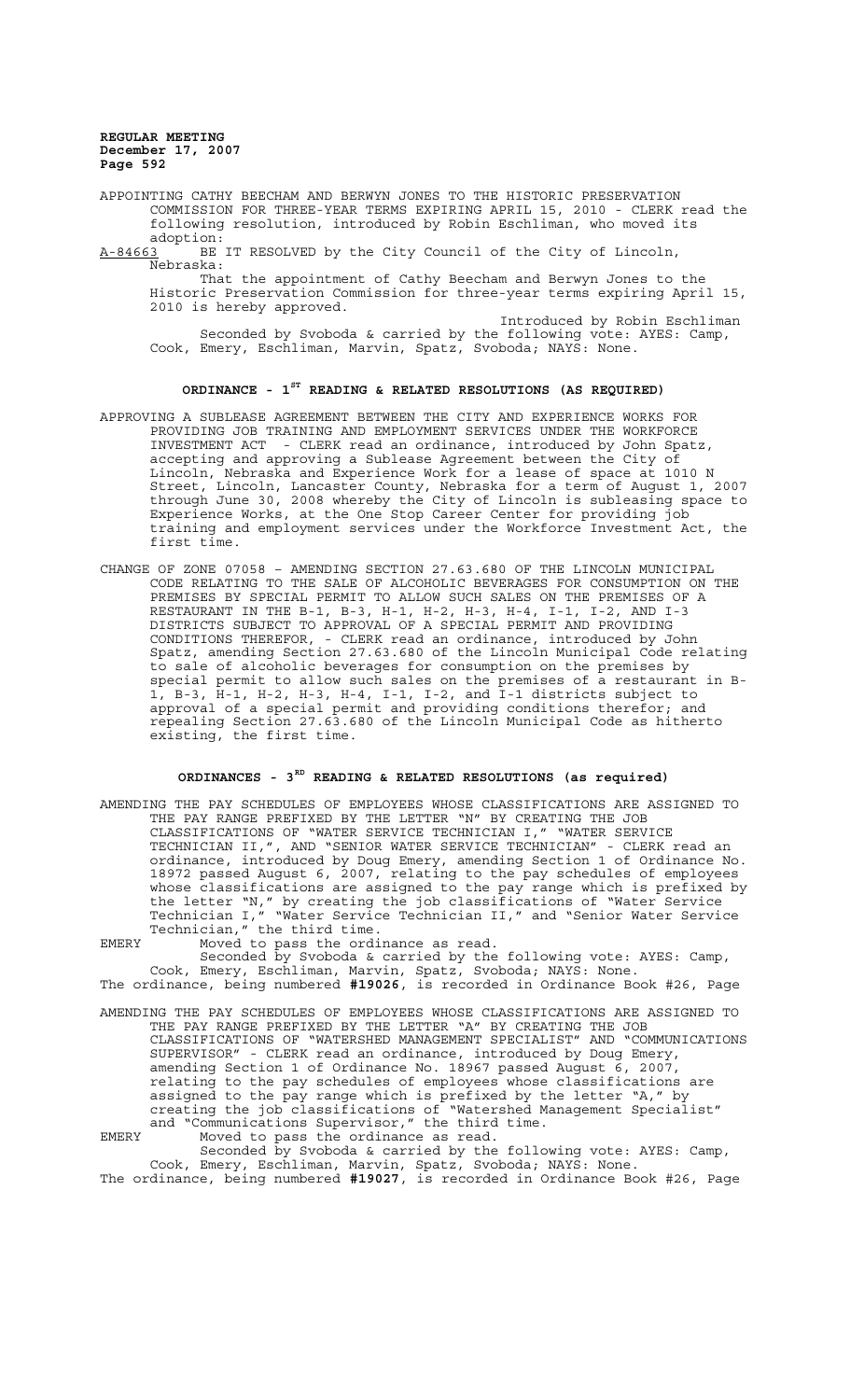CHANGE OF ZONE 3134C – APPLICATION OF ALPHA DEVCO, LLC, TO AMEND THE WILLOW SPRINGS PLANNED UNIT DEVELOPMENT TO INCREASE THE AMOUNT OF MEDICAL OFFICE FLOOR AREA FROM 18,000 SQ. FT. TO APPROXIMATELY 22,500 SQ. FT., ON PROPERTY GENERALLY LOCATED AT PIONEERS BOULEVARD AND LUCILLE DRIVE - CLERK read an ordinance, introduced by Doug Emery, amending the Development Plan for Willow Springs Planned Unit Development on property generally located at Pioneers Boulevard and Lucille Drive, the third time.

EMERY Moved to pass the ordinance as read.

Seconded by Svoboda & carried by the following vote: AYES: Camp, Cook, Emery, Eschliman, Marvin, Spatz, Svoboda; NAYS: None. The ordinance, being numbered **#19028**, is recorded in Ordinance Book #26, Page

CHANGE OF ZONE 04075A – APPLICATION OF VILLAGE GARDENS DEVELOPMENT COMPANY, LLC, TO AMEND THE VILLAGE GARDENS PLANNED UNIT DEVELOPMENT TO REVISE THE INTERNAL ZONING DISTRICT BOUNDARY LINE BETWEEN THE B-3 PUD AREA AND THE R-3 PUD AREA, TO SPECIFY THAT ALL SIGNAGE IN THE UNDERLYING B-3 DISTRICT IS GOVERNED BY THE B-3 SIGNAGE REGULATIONS INSTEAD OF THE PUD SIGNAGE REGULATIONS AND TO ALLOW A CENTER IDENTIFICATION GROUND SIGN AT THE MAIN ARTERIAL ENTRANCE TO THE B-3 ZONED AREA, ON PROPERTY GENERALLY LOCATED AT S. 56TH STREET AND PINE LAKE ROAD - CLERK read an ordinance, introduced by Doug Emery, amending the underlying zoning and the Development Plan for Village Gardens Planned Unit Development to change the zoning on 2.17 acres from R-3 Residential to B-3 Commercial and to adjust the sign requirements to allow center identification signs near the intersections of South 59th Street and Pine Lake Road, and at Boboli Lane and South 56<sup>th</sup> Street, on property generally located at South 59<sup>th</sup> Street and Pine Lake Road, the third time. EMERY Moved to pass the ordinance as read.

Seconded by Svoboda & carried by the following vote: AYES: Camp, Cook, Emery, Eschliman, Marvin, Spatz, Svoboda; NAYS: None. The ordinance, being numbered **#19029**, is recorded in Ordinance Book #26, Page

CHANGE OF ZONE 07057 – AMENDING TITLE 27 OF THE LINCOLN MUNICIPAL CODE BY AMENDING SECTIONS 27.31.090, 27.37.060, 27.39.070, 27.41.080, 27.43.080, 27.45.070 RELATING TO HEIGHT AND AREA REGULATIONS IN THE B-2 PLANNED NEIGHBORHOOD BUSINESS DISTRICT, B-5 PLANNED REGIONAL BUSINESS DISTRICT, H-1 INTERSTATE COMMERCIAL DISTRICT, H-2 HIGHWAY BUSINESS DISTRICT, H-3 HIGHWAY COMMERCIAL DISTRICT, AND H-4 GENERAL COMMERCIAL DISTRICT, RESPECTIVELY, TO INCREASE THE MAXIMUM HEIGHT OF BUILDINGS TO 55 FEET AND TO PROVIDE THAT, IF THE HEIGHT OF THE BUILDING IS OVER 40 FEET IN THE B-2 AND B-5 DISTRICTS AND OVER 45 FEET IN THE H-1, H-2, H-3, AND H-4 DISTRICTS, THAT PORTION OF THE BUILDING IN EXCESS OF SUCH HEIGHT SHALL BE REQUIRED TO HAVE ONE ADDITIONAL FOOT OF SETBACK TO ANY REQUIRED SIDE AND/OR REAR YARD ABUTTING AN R-1 THROUGH R-4 RESIDENTIAL DISTRICT FOR EACH ONE FOOT OF BUILDING HEIGHT IN EXCESS OF THE APPLICABLE 40 FEET OR 45 FEET DEPENDING ON THE ZONING DISTRICT IN QUESTION, EXCEPT THAT THE ADDITIONAL REAR YARD SETBACK IS NOT REQUIRED IN THE B-5 DISTRICT - PRIOR to reading:

COOK Asked that the question be divided and vote on B2 & B5 districts separate from H1 to H4.

CLERK Read an ordinance, introduced by Doug Emery, amending Title 27 of the Lincoln Municipal Code, the Zoning Code, by amending Sections 27.31.090, 27.37.060, 27.39.070, 27.41.080, 27.43.080, 27.45.070 relating to Height and Area Regulations in the B-2 Planned Neighborhood Business District, B-5 Planned Regional Business District, H-1 Interstate Commercial District, H-2 Highway Business District, H-3 Highway Commercial District, and H-4 General Commercial District, respectively to increase the maximum height of buildings to 55 feet and to provide that if the height of the building is over 40 feet in the B-2 and B-5 districts and over 45 feet in the H-1, H-2, H-3, and H-4 districts, that portion of the building in excess of such height shall be required to have one additional foot of setback to any required side and/or rear yard abutting an R-1 through R-4 Residential District for each one foot of building height in excess of the applicable 40 feet or 45 feet depending on the zoning district in question, except that the additional rear yard setback is not required in the B-5 district; and repealing Sections 27.31.090, 27.37.060, 27.39.070, 27.41.080, 27.43.080, and 27.45.070 of the Lincoln Municipal Code as hitherto existing, the third time.

COOK H-1 through H-4 Districts only allowing buildings to increase their height with certain restrictions with terms of increased setbacks if they go over the limited amount.

Seconded by Svoboda & carried by the following vote: AYES: Camp, Cook, Emery, Eschliman, Marvin, Spatz, Svoboda; NAYS: None.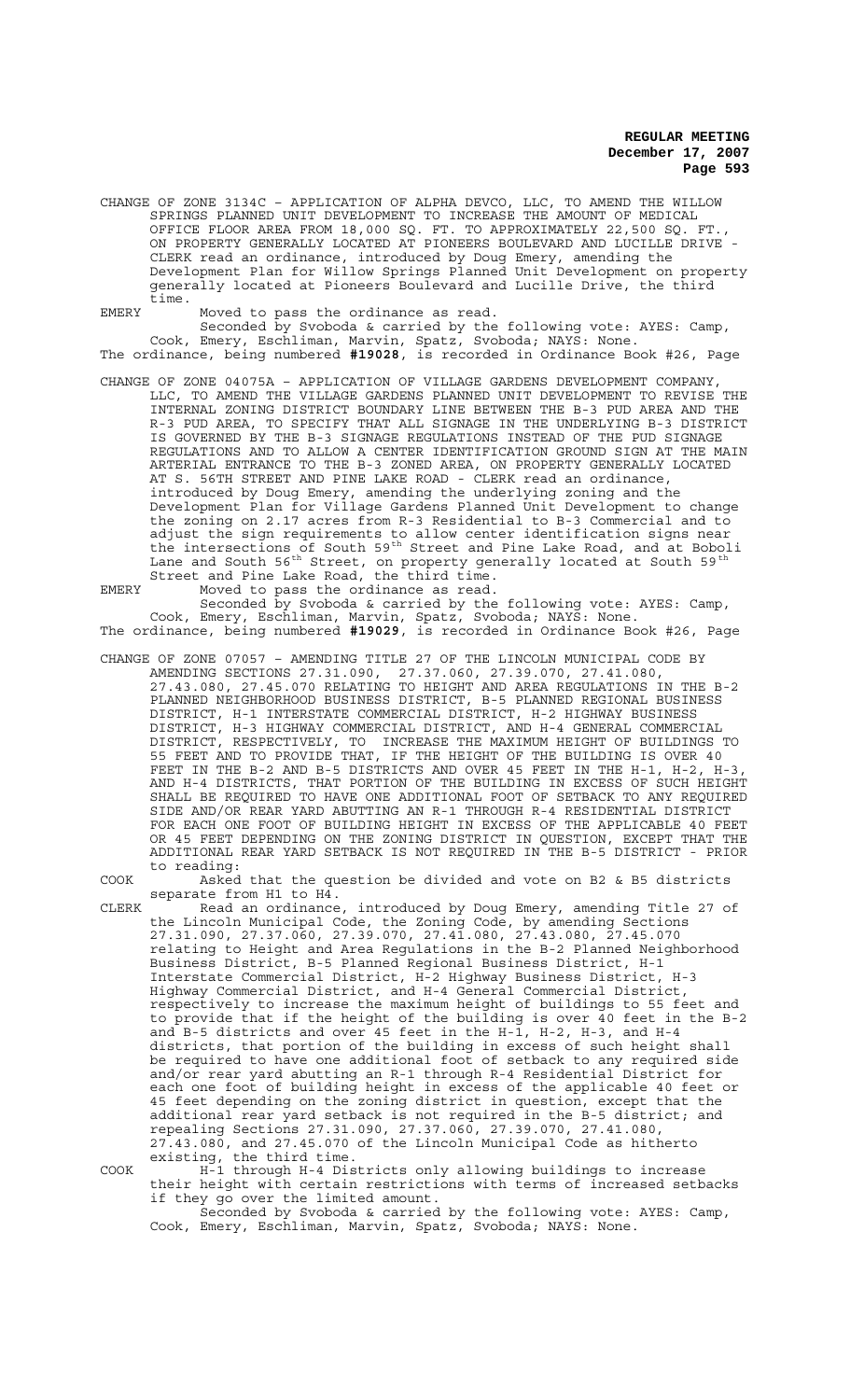COOK B2 and B-5 Districts only allowing buildings to increase their height with certain restrictions with terms of increased setbacks if they go over the limited amount.

Seconded by Svoboda & **LOST** by the following vote: AYES: Eschliman, Spatz, Svoboda; NAYS: Camp, Cook, Emery, Marvin.

The ordinance, being numbered **#19030**, is recorded in Ordinance Book #26, Page

APPROVING A LEASE AGREEMENT BETWEEN THE CITY AND THE SPIRITS BY BECKMAN FOR THE LEASE OF OFFICE SPACE BY THE LINCOLN AREA AGENCY ON AGING FOR ITS LINCOLN INFORMATION FOR THE ELDERLY (LIFE) PROGRAM AT 708 N. CHESTNUT ST., WAHOO, NEBRASKA - CLERK read an ordinance, introduced by Doug Emery, accepting and approving a Lease Agreement between the City of Lincoln and Spirits by Beckman for the lease of office space by the Lincoln Area Agency on Aging for its Lincoln Information For the Elderly (LIFE) Program located at 708 N. Chestnut, Wahoo, NE 68066, for a 12 month term from January 1, 2008 through December 31, 2008, the third time.

EMERY Moved to pass the ordinance as read.

Seconded by Svoboda & carried by the following vote: AYES: Camp, Cook, Emery, Eschliman, Marvin, Spatz, Svoboda; NAYS: None. The ordinance, being numbered **#19031**, is recorded in Ordinance Book #26, Page

## **REGISTERED TO SPEAK SESSION - NONE**

### **OPEN MICROPHONE SESSION**

Richard Esquivel, 733 W. Cumming, came forward to thank the Council for holding down taxes and presented his wish list for the upcoming year.

This matter was taken under advisement.

### **MISCELLANEOUS BUSINESS**

### **PENDING -**

CAMP Moved to extend the Pending List to January 7, 2008 Seconded by Svoboda & carried by the following vote: AYES: Camp, Cook, Emery, Eschliman, Marvin, Spatz, Svoboda; NAYS: None.

# **UPCOMING RESOLUTIONS -**

CAMP Moved to approve the resolutions to have Public Hearing on January 7, 2008. Seconded by Svoboda & carried by the following vote: AYES: Camp,

Cook, Emery, Eschliman, Marvin, Spatz, Svoboda; NAYS: None.

# **ADJOURNMENT 4:34 P.M.**

CAMP Moved to adjourn the City Council meeting of December 17, 2007. Seconded by Svoboda & carried by the following vote: AYES: Camp, Cook, Emery, Eschliman, Marvin, Spatz, Svoboda; NAYS: None. So ordered.

Joan E. Ross, City Clerk

Judy Roscoe, Senior Office Assistant